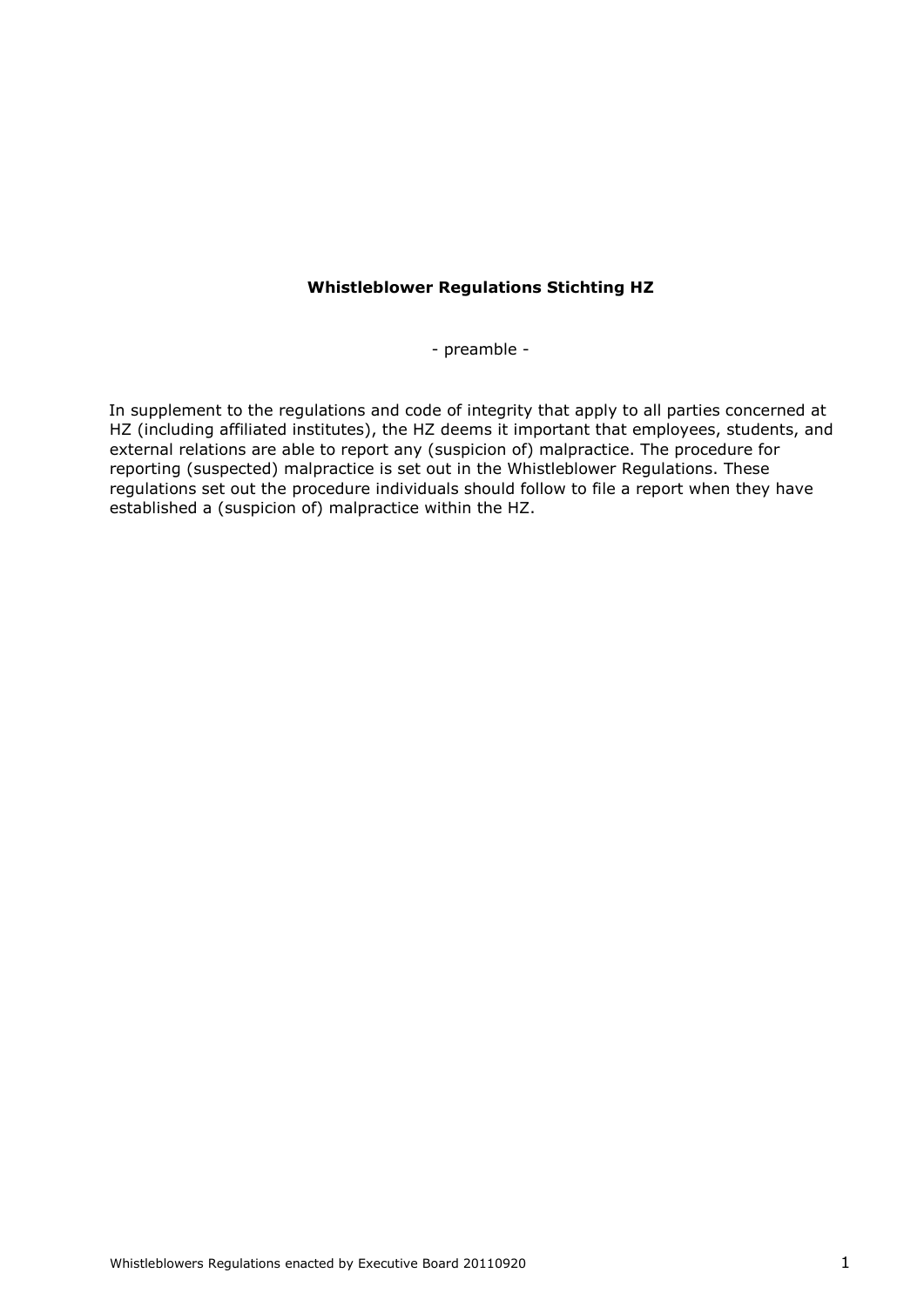# **Whistleblower Regulations Stichting HZ**

## Article

## 1. Definitions

The following definitions are used in this regulation:

- 1. **HZ**: the Stichting HZ;
- 2. **Party Concerned**: person who, on the basis of the HBO-cao, is (or was) employed at the HZ, any other person who is (or was) working for the HZ, and those who are enrolled as a student or an external at the HZ as within the meaning of title three of chapter 7 WHW;
- 3. **Report**: any report by a Party Concerned within the framework of the Whisleblower Regulations concerning a (suspicion of) malpractice;
- 4. (**a suspicion of) malpractice**: a suspicion with a reasonable basis concerning the HZ that poses a risk to a social interest, in connection with:
	- a. a(n imminent) criminal act;
	- b. a(n imminent) gross violation of regulations or policy;
	- c. impeding a judicial investigation;
	- d. a(n imminent) risk to the general health, safety, or the environment;
	- e. a (threat of) deliberate dissemination of incorrect information to public bodies; and/or
	- f. a (threat of) the deliberate withholding, destruction, or manipulating of information about these facts;
- 5. **Confidante**: Confidante Whistleblowers HZ;
- 6. **Investigation Committee**: Investigation Committee Whistleblowers HZ.

## Article 2. Scope

- 2.1 The scope of this regulation is limited to the Party Concerned who obtains (or has obtained) knowledge of a (suspicion of) malpractice at the HZ and is aimed at preventing or putting an end to such malpractice at the HZ, with consideration for the threat they pose to social interests.
- 
- 2.2 This regulation is explicitly not intended for persons who intend to:
	- a. file personal complaints concerning events in connection with work and study other than (a suspicion of) malpractice;
	- b. file reports of undesirable behaviour;
	- c. file conscientious objections in connection with the performance of normal operational activities other than in the event of (a suspicion of) malpractice;
	- d. express criticism about policy decisions made by the HZ, other than in the event of (a suspicion of) malpractice.

## Article 3. Reporting Options

3.1 An employee of the HZ reports (a suspicion of) malpractice firstly to their superior or, if they deem this option undesirable, to the superior of their superior, not being the Executive Board or the Supervisory Board. The student reports (a suspicion of) malpractice to the most immediate Party Concerned within the university environment.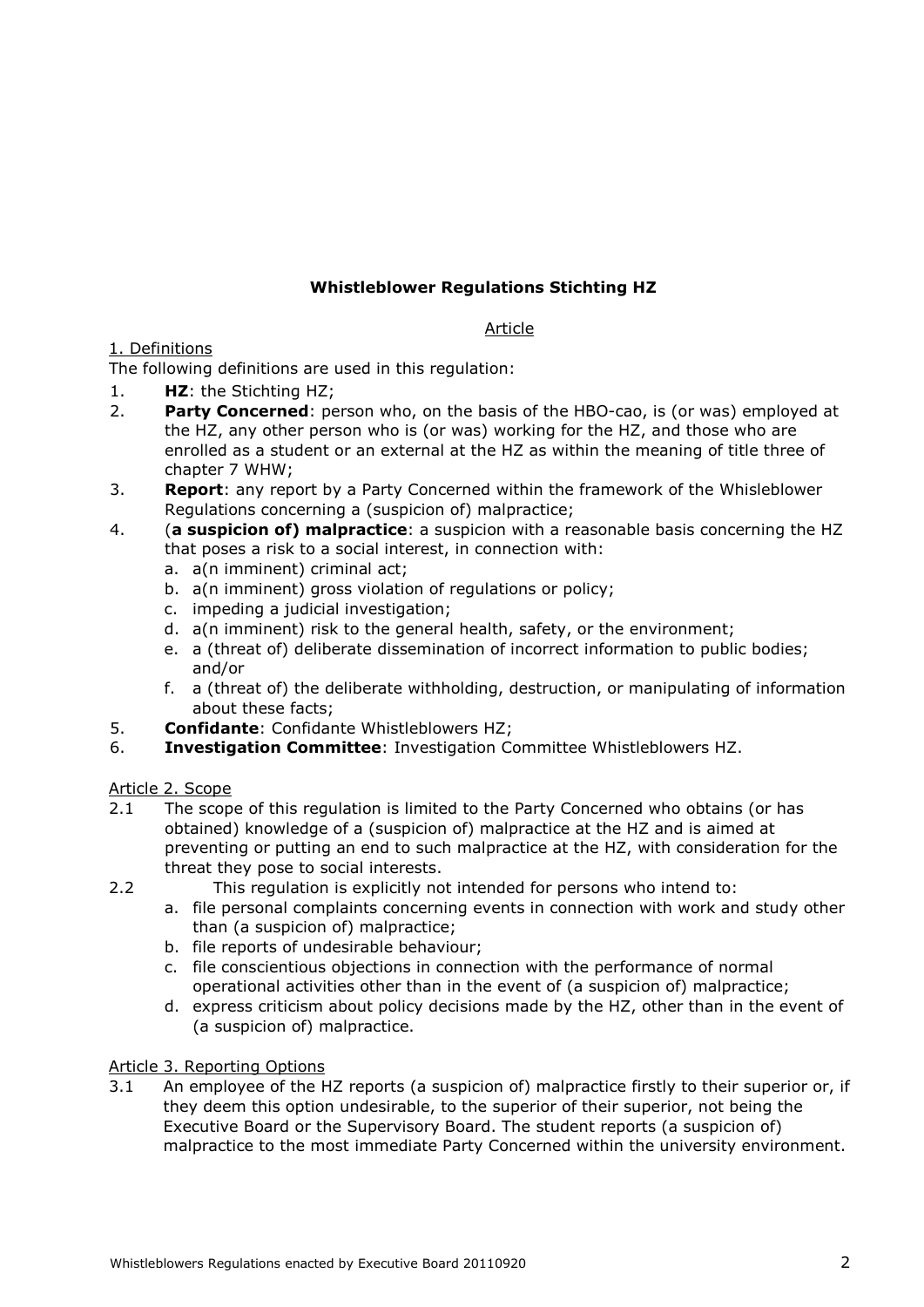A Party Concerned, who is not an employee or student, reports (a suspicion of) malpractice to the Head of P&OO.

- 3.2 If the report to the person referred to in the first section has proven ineffective, or immediately in relevant circumstances, the Party Concerned is at all times entitled to file their report with the Confidante.
- 3.3 In the case of immediate urgency, the Party Concerned may file their report directly with the Investigation Committee.
- 3.4 Anonymous reports will not be processed.

#### Article 4. Reports Filed with Confidante or Investigation Committee

- 4.1 A Party Concerned who, in their respective work or study activities or environment is confronted with or obtains knowledge of (a suspicion of) malpractice, is entitled to, as soon as possible though by the latest within one year after deregistration as a student, termination of the employee's employment or termination of the work activities, file a report with the Confidante or the Investigation Committee.
- 4.2 Reports filed after expiry of the timeframe stated in the first section will not processed.

#### Article 5. Processing the Report

- 5.1 The Confidante receives a report.
- 5.2 The Confidante informs the Executive Board about the report.
- 5.3 Unless the report is withdrawn within a period of six weeks, or a specific solution is realised, the Executive Board transfers the processing of the report to the Investigation Committee.
- 5.4 In the event the report is filed with the Investigation Committee directly, the Investigation Committee informs the Executive Board about the report and proceeds to process it.
- 5.5 After the Investigation Committee has issued advice, the Executive Board takes a decision concerning the report.
- 5.6 The processing of the report is subject to the regulations Confidante and Investigation Committee Whistleblowers HZ. These regulations are published on the website of the HZ.

## Article 6. Legal Protection

6.1 The Party Concerned who has, in compliance with the provisions of this regulation, reported a (suspicion of) malpractice, shall not in any way be adversely affected as a consequence of filing that report. The Party Concerned who believes they are (or have been) adversely affected as a consequence of filing a report, can report this to the Confidante.

#### Article 7. Anonymising

7.1 For reports or reporting other than required for the benefit of the investigation within the meaning of the regulations Confidante and Investigation Committee Whistleblowers HZ, the personal data of Party Concerned must be anonymised.